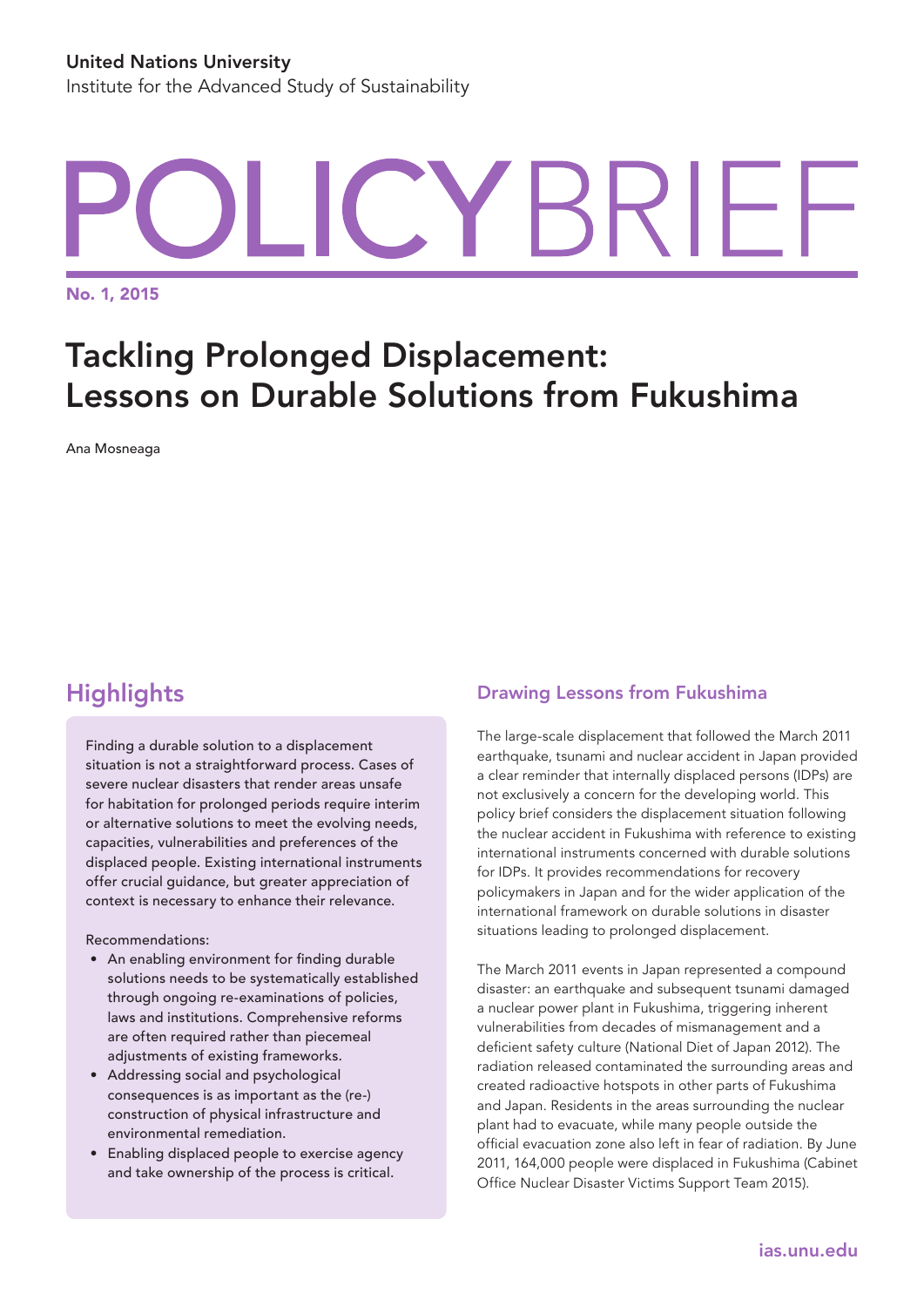#### POLICY BRIEF **No. 1, 2015** 2

Citing the UN Guiding Principles on Internal Displacement, the Japan Federation of Bar Associations (2012, 4) refers to all evacuees that moved in response to the nuclear accident as IDPs. There is no legal IDP status under current international law. Yet the recognition of displaced people as IDPs is important as the guiding principles articulate their rights to a durable solution (UN 1998). The Framework on Durable Solutions for IDPs elaborated by the Inter-Agency Standing Committee (IASC), which brings together humanitarian actors from inside and outside the UN system, provides further clarity on the concept of a durable solution and general guidance on how to achieve it. According to this framework, "a durable solution is achieved when IDPs no longer have specific assistance and protection needs that are linked to their displacement and such persons can enjoy their human rights without discrimination resulting from their displacement." (IASC 2010, 5)

The IASC Framework, as well as its Operational Guidelines on the Protection of Persons in Situations of Natural Disasters (2011, 46), recognise three principal settlement options towards achieving a durable solution:

- sustainable reintegration at the place of origin (hereinafter referred to as "return");
- sustainable local integration in areas where internally displaced persons take refuge ("local integration"); and
- sustainable integration in another part of the country ("relocation").

People often resort to makeshift arrangements that fall between different settlement options

In the aftermath of the nuclear accident, Japanese government policy has assumed that return of the displaced residents is the way to move forward with recovery in Fukushima. In April 2011 the central government increased the annual dose limit for public exposure to radiation from 1 millisievert (mSv) to 20mSv per year, and has since set a threshold of less than 20mSv per year for lifting evacuation orders and declaring an area as safe for return. However, as the limitations of decontamination work became clear, it also became evident that large parts of evacuation zones were not likely to meet such criteria in the near future. This policy was finally revised in December 2013, adding support measures for those seeking to "restart their lives elsewhere" to the original emphasis on supporting "speedy return" to the affected areas (Nuclear Emergency Response Headquarters 2013, 2).

# Adjusting to Changing Realities

Radioactive contamination from severe nuclear disasters leads to displacement situations that are likely to last for several decades as people's home areas remain unsafe for habitation. Meanwhile, interim or alternative solutions need to be found to address the needs, capacities, vulnerabilities and preferences of the displaced people as they evolve with time. Finding durable solutions to protracted displacement thus poses complex challenges for existing policy, legal and institutional frameworks concerned with residency, housing, land and property issues and with service provision in the realms of healthcare, education, employment and welfare.

These challenges are evident in the increasingly complex residential situation of evacuees in Fukushima, requiring operational adjustment as well as more comprehensive structural reorientation of existing policies, laws and institutions. Areas where evacuation orders have been lifted have seen the phenomenon of dual residency, with people commuting between their temporary housing and their original places of residence. Likewise, many households live separately, with the father often returning to the original place of residence to resume work, while the mother and children remain at the place of their evacuation.

These are dynamic, makeshift arrangements that fall somewhere between different settlement options, as affected people attempt to find workable solutions to their situations. Some of these arrangements have been partially or temporarily accommodated in existing frameworks as exceptions, but this has been done in a rather piecemeal and inconsistent manner. Enabling displaced people to find optimal solutions for their changing situations requires a wider cross-sectoral re-examination of policies, laws and institutions pertaining to internal movement and other closely related areas such as civil registration, voter registration and tax-related issues.

The IASC framework mentions the responsibility of national authorities to respect the preferences of IDPs and to ensure that "the necessary legal and policy frameworks are in place" (2010, 11). Likewise, the IASC operational guidelines refer to the right of the displaced "to decide for themselves" (2011, 46) on what durable solutions to pursue. Yet neither of these instruments seem to acknowledge adequately that long-lasting displacement, in which IDPs have the right to eventual return or will need assistance to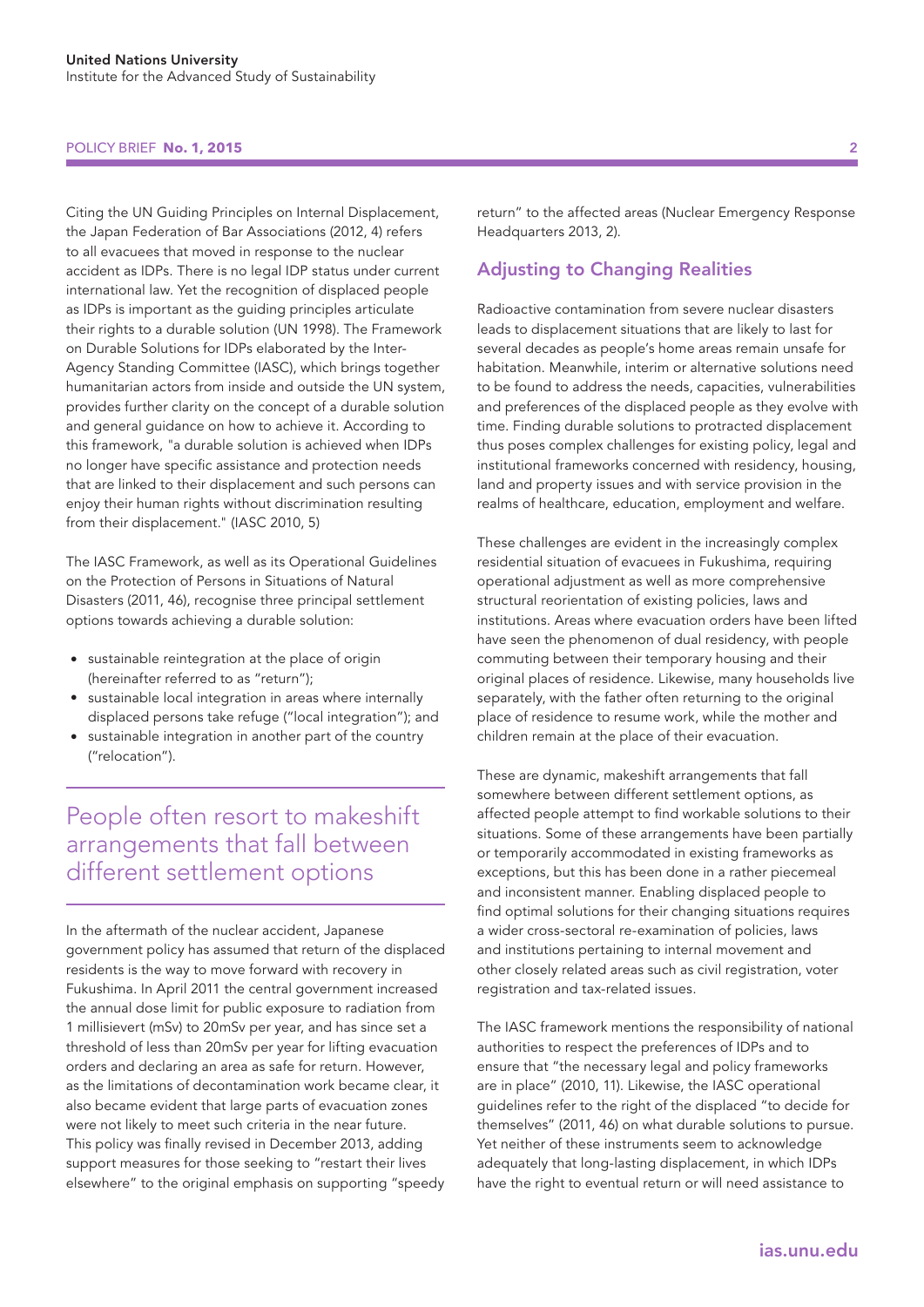### POLICY BRIEF **No. 1, 2015**

seek alternative solutions, requires comprehensive reform and flexible implementation of policies, laws and institutions on an ongoing basis to address the prolonged and evolving situations of these people.

# Finding a Way Out for Displaced Populations Trapped in Uncertainty

Focus group discussions with evacuees in temporary housing facilities in Fukushima on the possibilities for return, local integration or relocation, highlighted the persistent feeling of being "trapped in uncertainty".

Uncertainty looms especially large concerning the question of return. Many people have difficulties trusting official declarations that it is safe to return after the lifting of evacuation orders, and there are persistent concerns about the impacts of remaining radiation. At the same time, protracted displacement inevitably diminishes the hopes of resuming a normal life in the original place of residence. While there are those, for the most part elderly residents, who wish to return as soon as possible, others — especially younger generations with small children — have had to start rebuilding their lives elsewhere and have no plans to return. Most notably, there is an increase in those who feel that there are too many uncertainties to decide what to do. Many question whether return is a viable option, now that original livelihoods have been disrupted, and communities have been geographically dispersed and socially divided due to differences in contamination levels, compensation payments and attitudes towards return.

The IASC framework (2010, 27) and operational guidelines (2011, 47) underline, among other factors, the importance of IDPs' feeling of safety and security, access to adequate housing and their ability to return to normalcy with access to basic services, livelihoods and employment without discrimination to make any settlement option sustainable. The experiences of Fukushima IDPs confirm the importance of all of these conditions, but they equally underline the need to address the multiple causes and consequences of uncertainties related to prolonged displacement that make IDPs feel trapped.

## Towards Recovery Policies that Support Durable Solutions

Visible recovery measures focusing on environmental remediation and reconstruction of physical infrastructure are important, but not sufficient. There is a need to revisit existing policy, legal and institutional frameworks to provide targeted and timely support tailored to the changing realities of displaced populations. At the same time, less tangible, but influential legacies of displacement such as uncertainties and social divisions must be addressed. In the case of Fukushima, this means taking into account the following points when formulating recovery policies:

- Realistic recovery plans. The official process for securing reconstruction funds after the March 2011 disasters meant that most local recovery planning was rushed and often did not reflect the actual situations faced by the affected communities. While most recovery plans have been updated since then, persistent uncertainty about the funding and support mechanisms available to the municipalities has to be addressed to enable more effective implementation of such plans.
- Return to life before March 2011 is neither possible nor sustainable. The affected communities had been facing serious issues even before the nuclear accident, such as depopulation and severe economic dependency on employment in and tax revenues from the nuclear industry. Recovery plans must chart alternative directions for future community development, while enabling individuals to choose different settlement options and pathways of livelihood restoration.
- Cooperation between all levels of governance. Many of the bottlenecks in the recovery process cannot be addressed at the local government level. Closer cooperation, instead of the currently dominant approach of "passing the buck" between administrative levels, is a prerequisite for consistent and comprehensive policy and implementation.
- Dealing with social divisions. Recovering from a nuclear disaster inevitably requires addressing social divisions that have newly emerged or been exacerbated by subsequent policies. The official categorisation of the affected areas into different types of evacuation zones does not reflect the highly heterogeneous reality of radiological contamination. Nonetheless, it is used as a basis for decontamination operations and compensation payments. The issue of zoning and compensations must be approached with the utmost transparency and sensitivity to avoid worsening existing tensions.
- Fundamental reorientation of the policy formulation process. Many of the uncertainties stem from topdown policies that ignore local voices. There is a